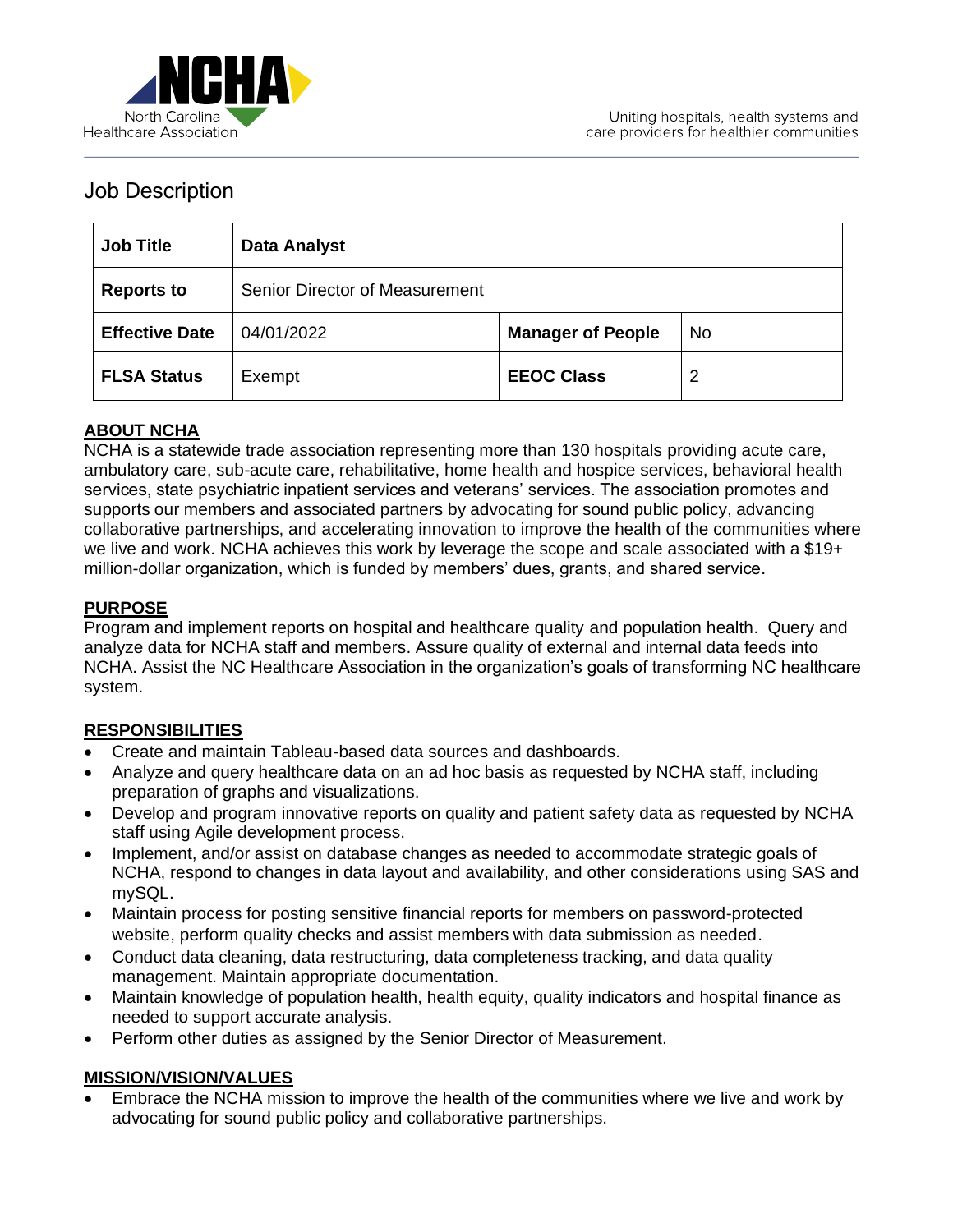- Support the vision for A North Carolina where high-quality healthcare is equitable and accessible for all.
- Demonstrate the association's core values in all relationships, at all times. Respect. Integrity. Teamwork. Accountability. Perseverance.

# **INTERNAL RELATIONSHIPS**

- Work principally with the NCHA team to meet the objectives established by NCHA and the NCHA Board. Assist the team with the development of policies and procedures as necessary and provide information as necessary to support the Association's positions.
- Work primarily with the Senior Director of Measurement, analytic team, financial services, foundation and other NCHA team members.
- Collaborate with the other NCHA research staff as needed on data analysis and collection, and on provision of data, reports, and other deliverables to members and others within parameters of NCHA and its subsidiaries' contractual agreements.

# **EXTERNAL RELATIONSHIPS**

• Develop and maintain good working relationships with hospitals, health care organizations, longterm care, community-based organizations, other state hospital associations, quality improvement organizations, governmental agencies, and other entities providing data or software/hardware used in routine work.

# **EDUCATION AND EXPERIENCE**

- Bachelor's degree in a related field.
- Two (2) years of experience in a healthcare, insurer, or research organization preferred.
- An equivalent combination of education, training, and experience may be considered.

# **KNOWLEDGE, SKILLS AND ABILITIES**

- Strong analytical and critical thinking skills.
- Willingness to learn new technical skills.
- Strong experience with Tableau and data visualization skills, including skills and experience using Tableau permissions and level of detail.
- Strong experience with Excel including advanced functions.
- Strong experience with Agile development processes.
- Experience in mySQL and SAS programming.
- Experience in qualitative analysis, including text-based data coding and analysis.
- Strong interest in continuously learning about healthcare quality/value.
- Ability to work collaboratively and to demonstrate independent task completion.
- Ability to build relationships and work collaboratively in a team environment.
- Ability to work independently.

# **WORK ENVIRONMENT AND PHYSICAL DEMANDS**

- Work performed mostly in an office environment.
- Use a computer throughout the workday.
- Travel not typically required.

# **COVID-19 VACCINATION POLICY AND PROCEDURE**

- Newly hired NCHA staff will be expected to achieve policy compliance within the first six weeks of NCHA employment.
- NCHA staff may receive the vaccine from any vaccine provider.
- NCHA staff must provide documentation of vaccination to the Director of Human Resources.